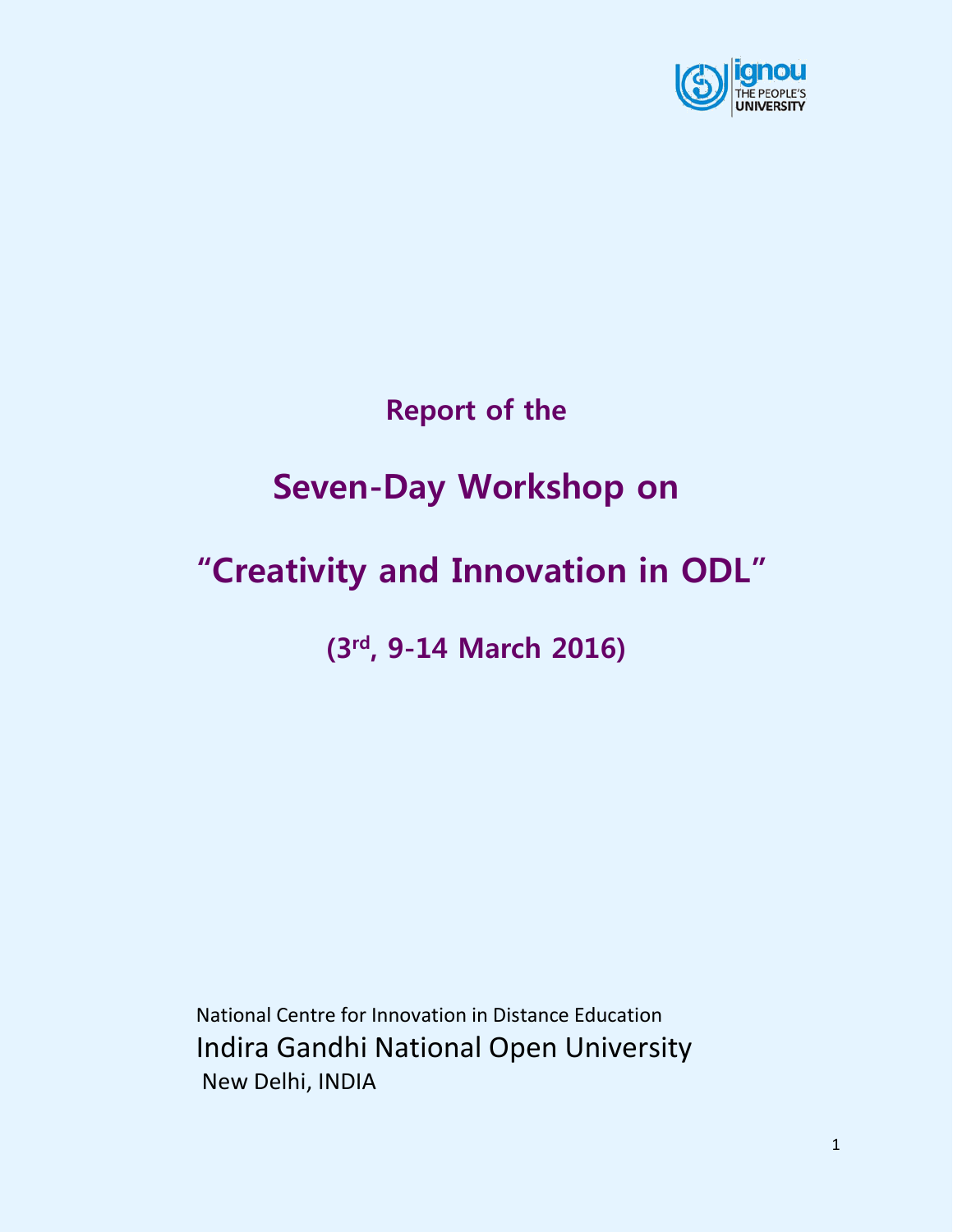Report of the Seven-Day Workshop on "Creativity and Innovation in ODL" (3 rd, 9-14 March 2016)

Report prepared by: Dr. Moumita Das

Team: Prof. Prabir K. Biswas (Expert, STRIDE, IGNOU), Dr. Jyotsna Dikshit (Coordinator), & Dr. Moumita Das (Coordinator)

© Indira Gandhi National Open University, 2016

All rights reserved. No part of this work may be reproduced, stored in a retrieval system, or transmitted, in any form, by mimeograph or any other means, without permission in writing from the Copyright holder.

Published on behalf of Indira Gandhi National Open University, New Delhi by the Director, National Centre for Innovation in Distance Education.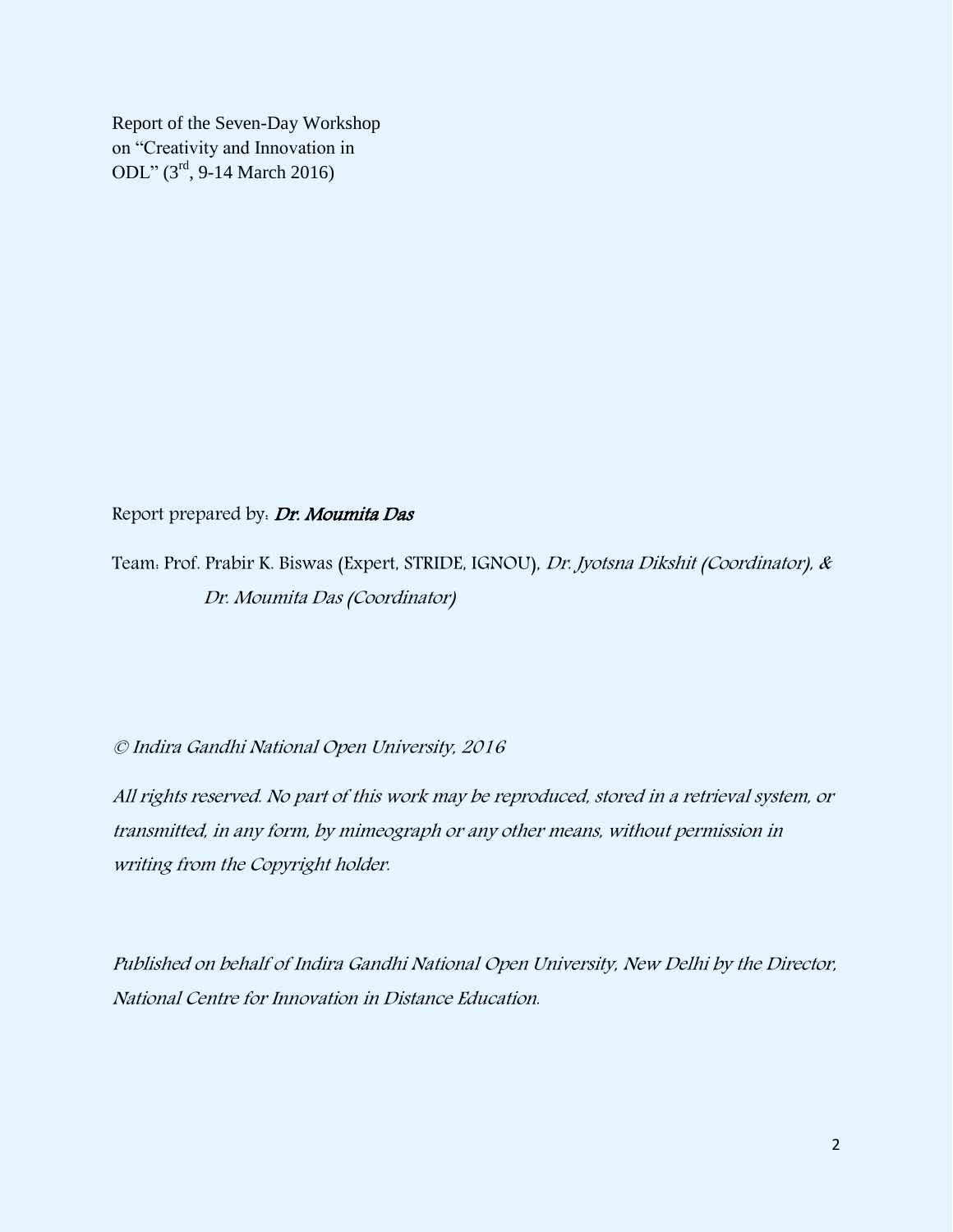#### **Executive Summary**

*Keeping with the objectives of NCIDE for capacity building, a 7-day workshop on "Creativity and Innovation in ODL" was organized at NCIDE from 3rd, 9-14 March 2016 to sensitize the Faculty of IGNOU to perceive and understand creativity and innovation in the ODL system, and to generate creative ideas and implement those ideas in the ODL system. Out of 15 faculty members invited, 14 attended. The 7-day workshop was designed in the ODL format comprising 30 hours duration (=1 Credit), and had both face to face interaction and online interaction as part of its innovative design. The face to face interaction was for two full days (9th and 10th March, 2016) and two half days (3rd and 14th March, 2016) comprising a total of about 14 hours. The participants were working online in the Virtual Training Lounge for the remaining 16 hours. More than a hundred ideas were generated in the workshop on how to develop a selfworking material from self learning material, and the development of an ODL theme park for promoting the ODL system. It has also been suggested in this workshop that a policy document needs to be in place for fostering creativity and innovation in the University. As follow up activity of this workshop, these ideas are being analysed, evaluated and developed further for implementation in the ODL system. NCIDE, in collaboration with ACD, the expert resource person and the participants would work towards developing a document for innovation and creativity for the Academic Council.*

#### **1.Introduction**

One of the activities of the National Centre for Innovation in Distance Education (NCIDE) is to nurture creativity and innovation among the various functionaries of the Open and Distance Learning (ODL) system. The NCIDE carries this out through various capacity-building measures from time to time, organizing training workshop on creativity and innovation is one of them. Towards this aim of nurturing creativity and innovation in the ODL system, the NCIDE successfully conducted a seven-day workshop on "Creativity and Innovation in ODL" on 3rd March, 9-14 March 2016 at the Conference Room of the Radhakrishnan Block, IGNOU and the NCIDE Conference Room in Block G, Academic Complex IGNOU, Maidan Garhi, New Delhi.

#### **2.Objectives**

The objectives of this workshop were to sensitize the Faculty of IGNOU to perceive and understand creativity and innovation in the ODL system, and to generate creative ideas and implement those ideas in the ODL system.

#### **3.Methodology**

This workshop was conceived and designed by NCIDE under the vision and mentorship of Prof. Prabir Kr. Biswas, Professor of Distance Education, Staff Training and Research Institute of Distance Education (STRIDE), IGNOU and NCIDE and has an innovative methodology. This seven day-workshop is essentially a One-Credit workshop of 30 hours, which was conducted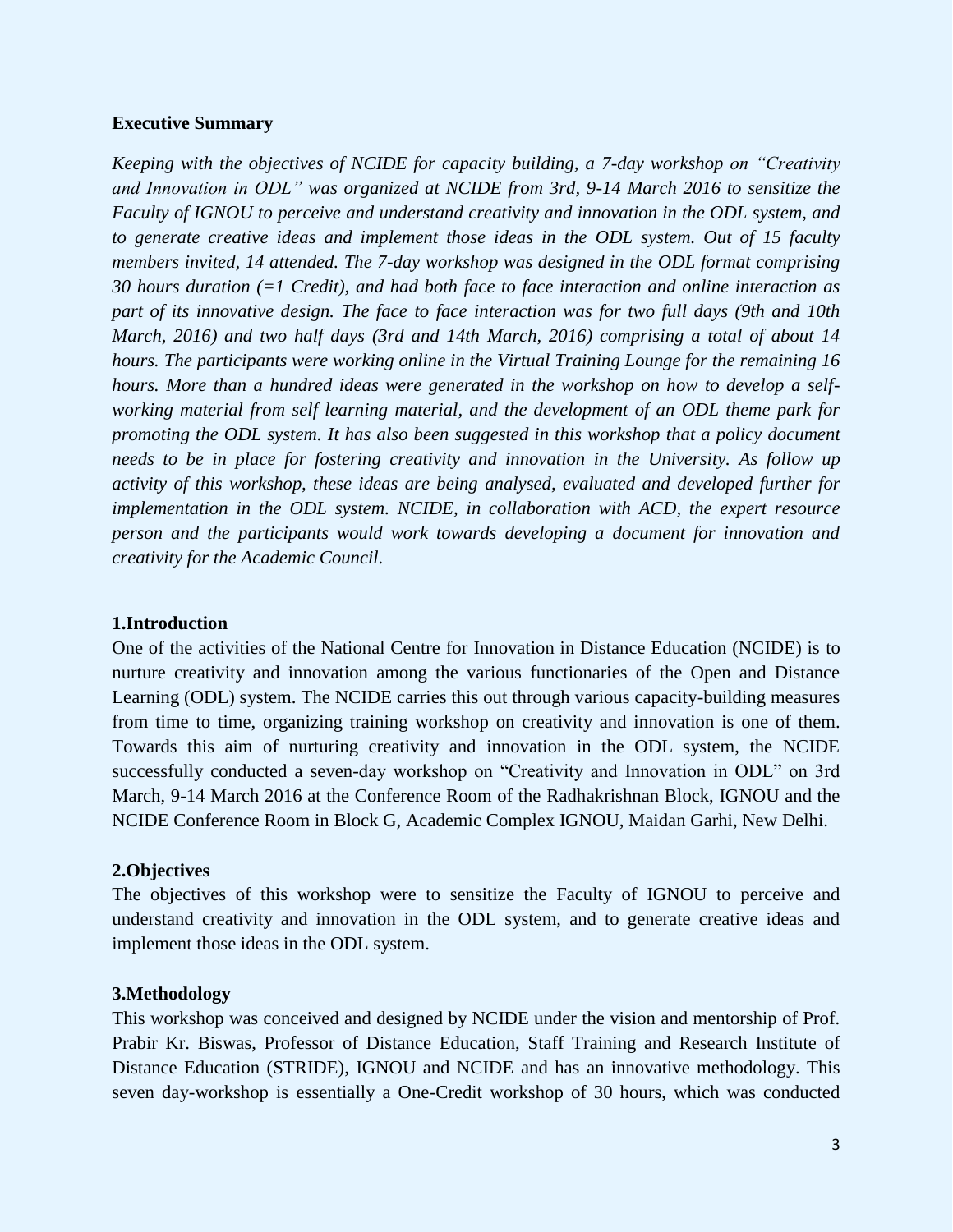both in face to face and virtual mode in the Virtual Training Lounge, an online platform developed by NCIDE for online training (http://vtl.ignouonline.ac.in/vtl/). A gap of five days was kept between the first and the second day of the workshop to provide the participants enough time to think and reflect about the tasks assigned to them on the first day, thus enabling them to incubate their ideas. The face to face interaction and group activities were for two full days (9th and 10th March, 2016) and two half days (3rd and 14th March, 2016) comprising a total of about 14 hours. The participants worked online in the Virtual Training Lounge for the remaining 16 hours. This was essentially a workshop by the participants and for the participants. The Programme Schedule is attached at Annexure I.

#### *Participants and Resource Persons*

In this workshop, 14 teachers from 8 Schools of Studies, IGNOU, participated. The list of participants is attached it Annexure II. Professor Prabir Kr. Biswas from STRIDE was the expert for both the face to face sessions and in the Virtual Training Lounge, and Dr. Jyotsna Dikshit (in virtual mode), NCIDE and Dr. Moumita Das, NCIDE facilitated the participants in the Virtual Training Lounge.

#### *Sessions*

#### *Pre-workshop session*

The first session was conducted on 3<sup>rd</sup> March by Prof Biswas in which the participants were asked to talk about their creative contributions in the ODL system. Thereafter a few tasks were assigned to them and they were asked to think about those tasks and discuss with other participants and mentors in the Virtual Training Lounge between the  $3<sup>rd</sup>$  March and  $14<sup>th</sup>$  March. The first task that was assigned was to think and generate ideas on how to bring in creativity and innovation in the teaching-learning process in the Self-



**Figure 1. Prof. P.K. Biswas interacting with the participants.**

learning material (SLM) (Figure 1). They were asked to keep their learners in view. The distance teachers should know the learners background (demographic, psychological etc.) and their learning styles as well. They were asked to make a note on these components.

The participants were asked to list the activities and functions of the efficient classroom teacher and to think how to incorporate all those functions into SLM. It was noted that most of the SLM give emphasis on cognitive domain of learning. Prof. Biswas suggested the participants to give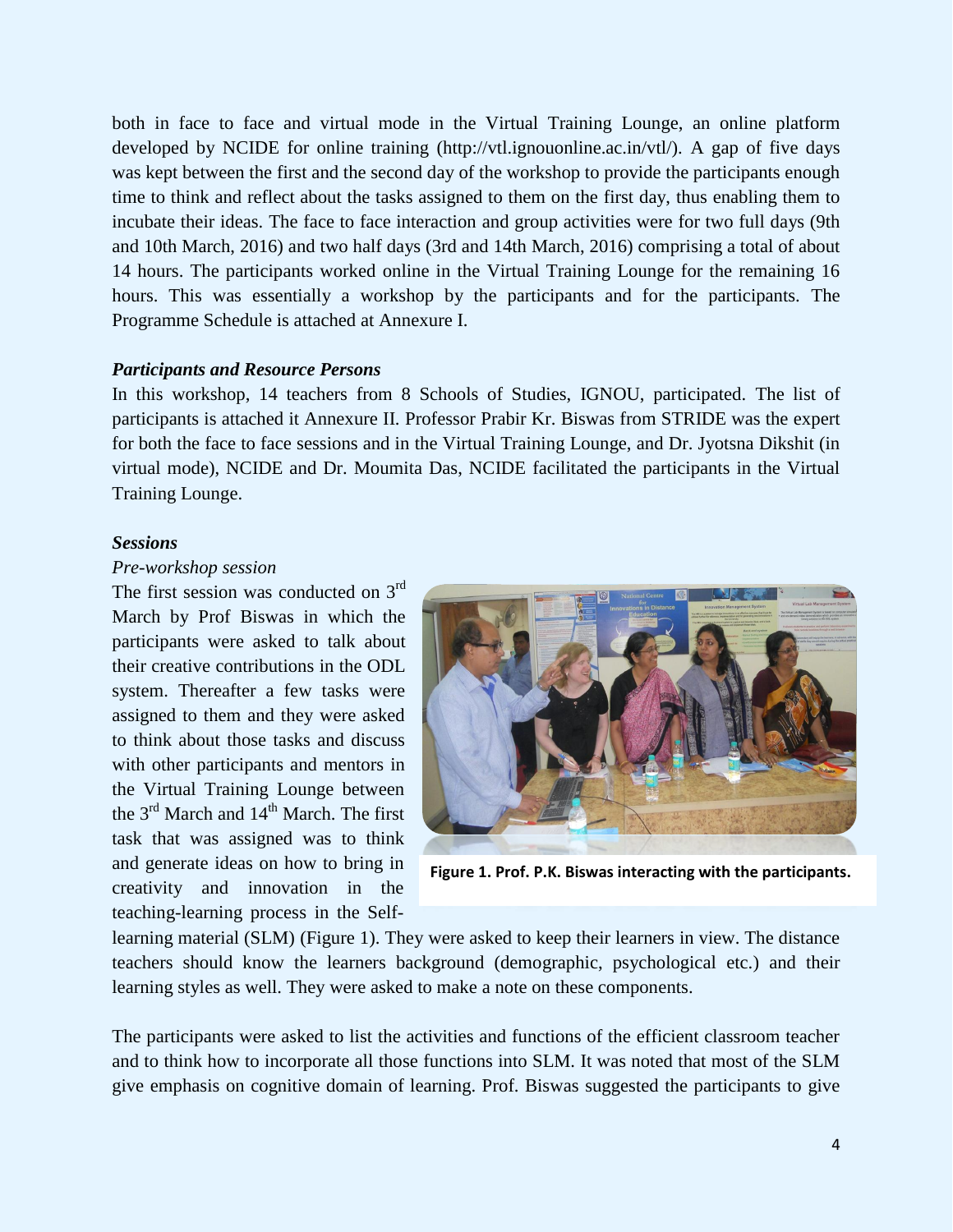emphasis on psychomotor/skill domain and affective domain also. Keeping this direction in view the SLM may also be transformed into Self working material (SWM).

Prof Biswas suggested creation of an "ODL theme park" in IGNOU and also suggested idea generation among the participants. The participants were active in the Virtual Training Lounge since then. An e-mail group was formed as well and the participants generated many ideas on this topic.

### *Inaugural Session*

The Vice Chancellor of IGNOU, Prof. Nageshwar Rao, was welcomed for the inaugural session on 9th March by the erstwhile Director (i/c), NCIDE Dr. O. P. Sharma (Figure 2). Prof. Rao, while inaugurating the workshop, said this workshop on creativity was timely. He said that there is tremendous scope for creativity in ODL. He talked about his own experiences on creativity with examples and said that although there were initial obstacles, eventually his efforts were appreciated. He inspired the participants to be imaginative and creative. He said that creativity should go hand in hand with logic, which would contribute to the quality of services of an organization. He said that the NCIDE should be entrusted with the conduction of more such workshops on creativity and wished the success of this workshop.



**Figure 2. Prof. Nageshwar Rao, VC, IGNOU, delivering the inaugural address.**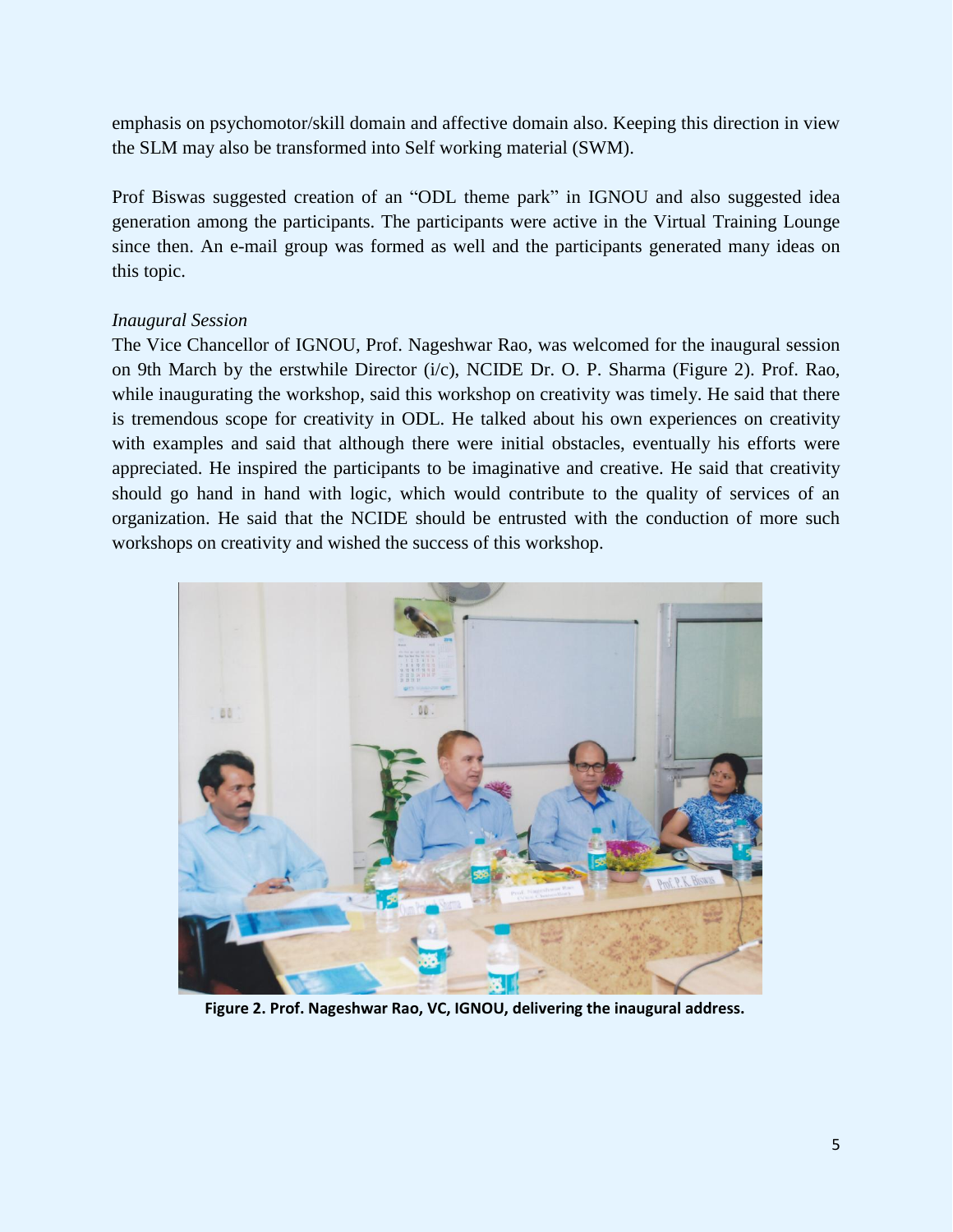# *Sessions on 9th and 10th March*

On 9th and 10th March, the participants learnt about various creative strategies and discussed, generated, analysed and evaluated many ideas on developing a creative self working material and the ODL theme park. They used various techniques such as brain storming, brain writing, cluster analysis, morphological synthesis, headstand, Dot-mocracy, SCAMPER etc., and generated hundreds of ideas, selected, edited and evaluated ideas and have even written poems, which reflect the highest level of their creativity. Prof Biswas also discussed how the access devices can be used effectively in SLM, how to integrate latest and simple technology, and how the ODL theme park of IGNOU can be used for promotion of ODL, teaching and training purposes, video recording and so on.

# *Sessions from11th to 13 th March*

The participants had continued using the Virtual Training Lounge from  $3<sup>rd</sup>$  to  $13<sup>th</sup>$  March. They had been using it extensively to post their ideas and discuss them (Figure 3).



**Figure 3. The Virtual Training Lounge was extensively used by the participants.**

# *Valedictory Session on 14th March*

The workshop concluded with the Valedictory session on 14th March in which the erstwhile Director (i/c), NCIDE Dr. O. P. Sharma welcomed the Chief Guest, Prof. Manjulika Srivastava, Director Academic Coordination Division (ACD), IGNOU (Figure 4). Prof. Srivastava, while delivering the Valedictory Address shared her experiences and motivated the participants to be creative. The participants interacted freely with her on the academic related matters, such as research projects, and API scores. Prof. Srivastava said that she has taken proactive action on several matters, such as simplifying the processes related to the research proposals, and the attending of international conferences. She said that she is taking steps while considering the interest of each and every individual teacher and academic of IGNOU. She also suggested that if a proposal regarding the Self working material evolves in this workshop, it could be put up in the Academic Council by NCIDE for approval and implementation. She also suggested that a committee could be formed by NCIDE, ACD, Prof. P. K. Biswas and the participants of the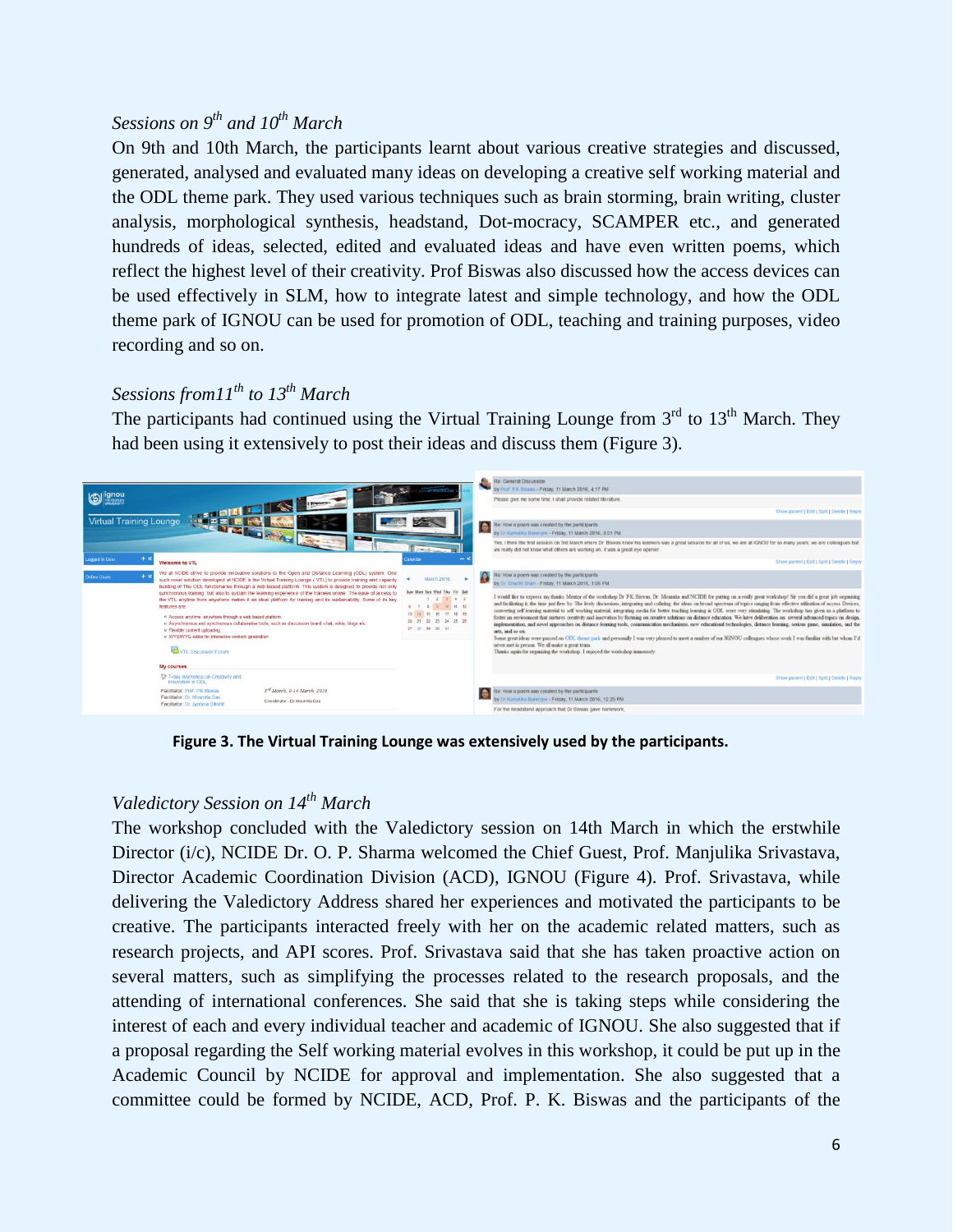workshop to develop a document pertaining to the needs in the areas on creativity and innovation in the University and suggestions on how to address those needs. The documents could be put up in the Academic Council by NCIDE for approval and implementation.



**Figure 4. Prof. Manjulika Srivastava, delivering the valedictory address.**

### *Selected inputs from the participants during the workshop*

The response from the participants was positive and creative. Dr. Ruchika Kuba of the School of Health Sciences, IGNOU penned a poem and she said "A small poem I have innovated after motivation from today's workshop." The poem is presented below:

# **Walking down memory lane**

The child in us You awakened today ! These priceless moments Can't be traded any day !!

We laughed and joked, Throwing away each worry ! Together we sat and worked, For once, there was no hurry !!

Little joys in life , Are the ones that matter! Each little stride, Will make us better !!

The ability to create Is best in a child, Don't try to be elite ; To innovate, just be wild !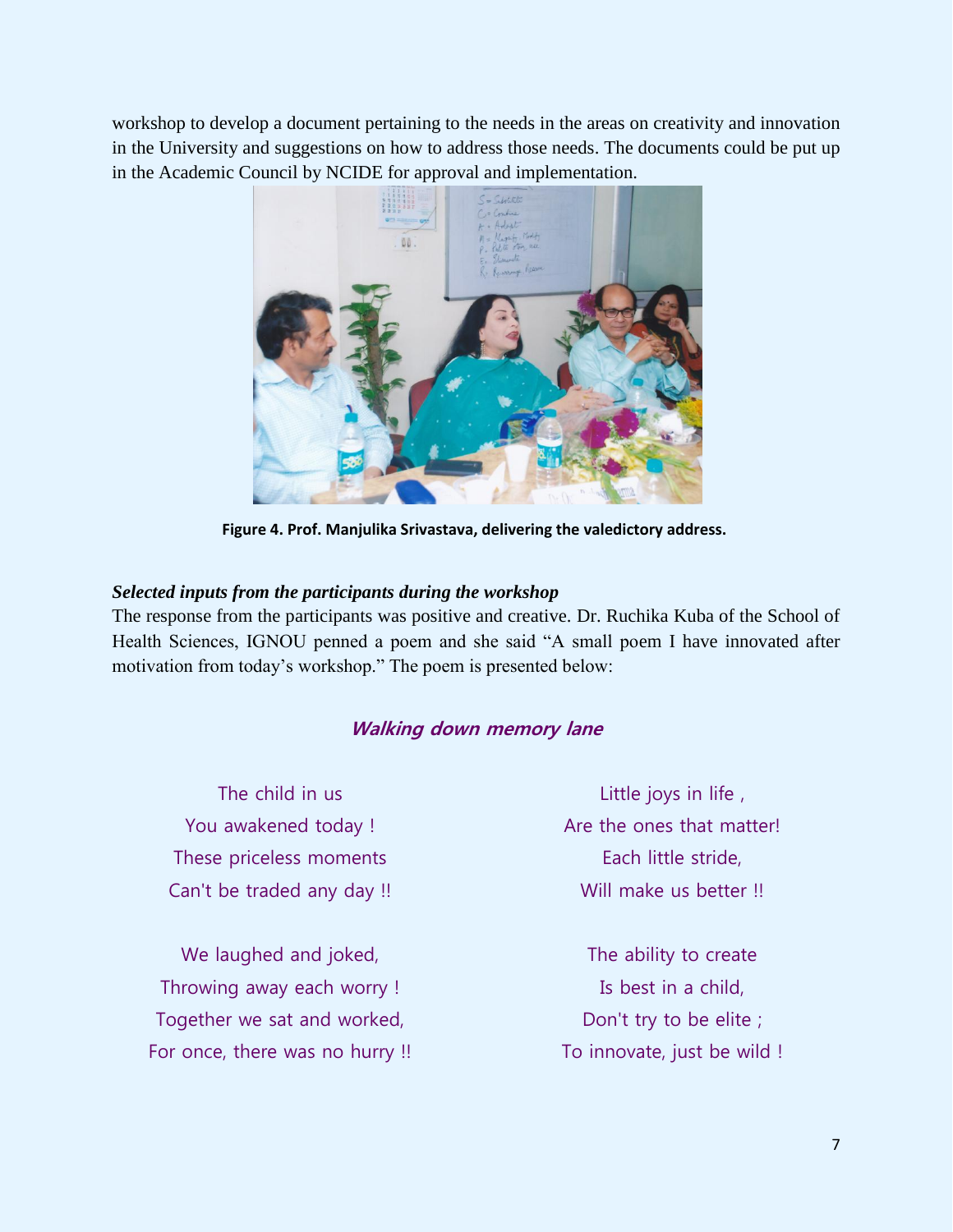The other participants were equally inspired and their comments are presented below:

- *1. The workshop has given us a platform to foster an environment that nurtures creativity and innovation by focusing on creative solutions on distance education. --Shachi Shah,*
- *2. Thanks sir for helping us to put our energies in positive direction which would help us a long way. --Satya Raj*
- *3. I am really enjoying every moment of the workshop, truly now I feel I want to be in IGNOU!--Sushmitha Baskar*
- *4. The themes that we discussed were not only creative but also innovative and made me ponder over my capacities to develop a creative mind. --Rohini Sharma*
- *5. Great learning and thought provoking too! --Subodh Kesharwani*
- *6. It was awesome to be a part of such workshop, which truly gives a sense of freedom. Freedom of voicing your ideas & opinions and opportunity to realise them in the field of ODL and beyond. --Shivaji Bhaskar*

#### *Results of evaluation of the workshop by the participants*

*A. Pre-workshop assessment*

Out of 14 participants who attended the workshop, only 10 responded to a questionnaire about the workshop. The results are summarised below:

- 1. *Necessity of an environment of creativity and innovation*: All the participants (100%) opined that there is a necessity to create an environment in creativity and innovation in the University.
- 2. *Expectations from this workshop*: The participants expected the following from this workshop:
	- *i.* Would be able to think creatively and innovatively in ODL
	- *ii.* Would get to know about advanced creative strategies for developing SLM
	- *iii.* Would get to know how to creatively design courses, student support, evaluation
	- *iv.* Would be able to provide inputs to the University to take necessary steps to facilitate innovation
	- *v.* Would be able to create a programme in fast track mode on creativity and innovation in ODL
	- *vi.* Not to limit themselves and be in touch with NCIDE to do something constructive.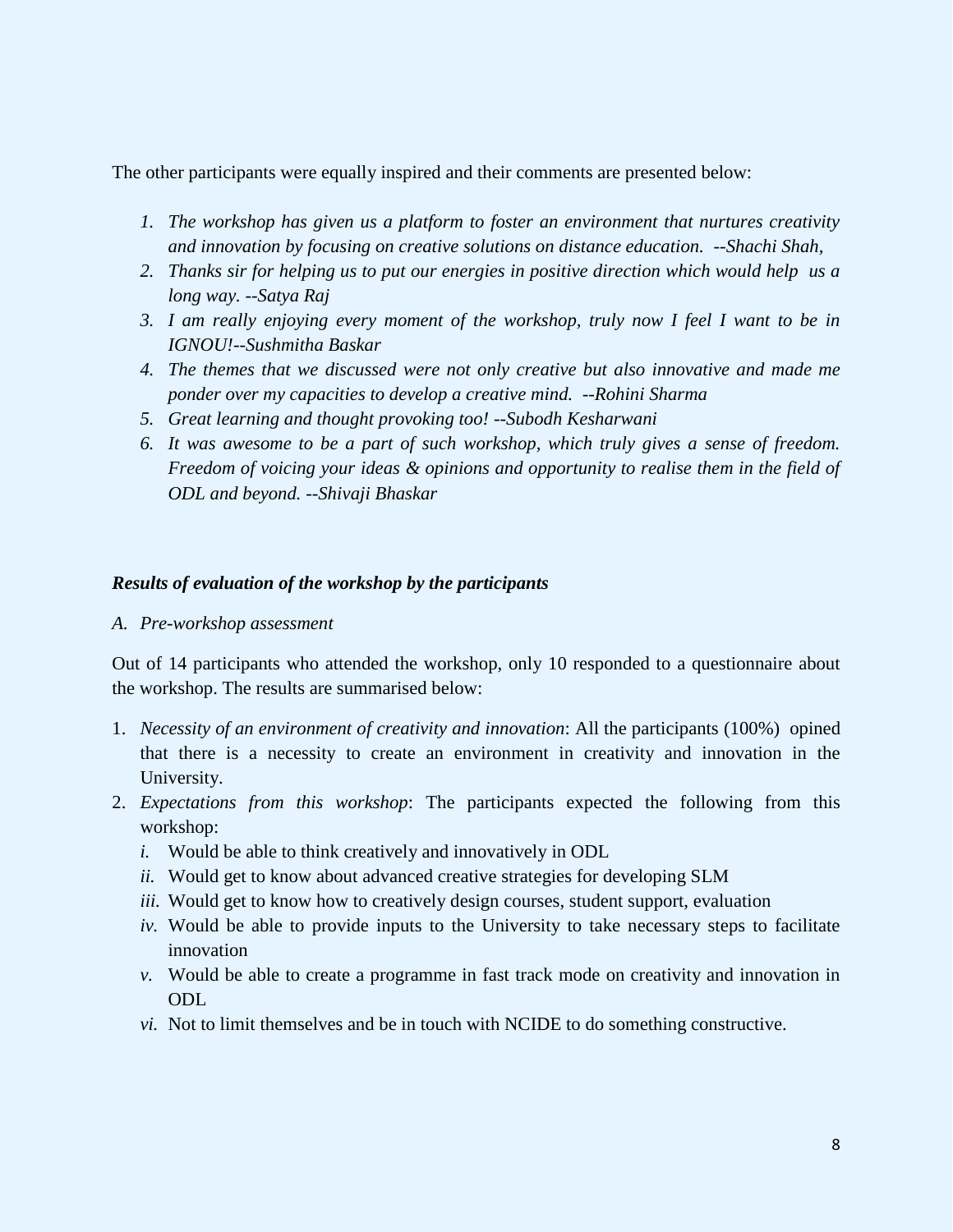#### *B. Post Workshop assessment*

Out of 14 participants who attended the workshop, only 12 responded to a questionnaire about the conduct of the workshop. The results are summarised below:

- 1. *Timely information about workshop events*: All the participants said that they received the relevant invitations, intimations and information related to the workshop events on time.
- 2.*Methodology of the workshop and resource person*: The participants were satisfied with the format and methodology of the workshop with about 58 % saying that the ODL format, duration and content were useful to them. More than 75 % of the participants were highly satisfied with the resource person of the workshop. About 68 % said that the workshop was thought provoking and would help them in their future activities.
- 3. *Domains*: All the participants opined that the workshop catered to the cognitive, affective and psychomotor skills.
- 4. *Virtual Training Lounge*: The participants were satisfied with the VTL saying that was accessible in various devices (92%), anytime (75%) and from anywhere (92%). It enabled them to post their comments (83 %). However, they found that the design was not easy to navigate (42 %) and were not able to access the resources posted there (42%). The participants have suggested that the VTL needs to be improved further (75%). They have suggested measures such as i) addition of synchronous audio interaction, ii) allowing increase in file size for uploading in VTL, iii) VTL should be made more navigable, so that new posts could be located.
- 5. *Venue*: The participants were satisfied with the venue saying the ambience (75%), sitting arrangements (83%), and support of NCIDE staff (67%) were good. However the food and beverages (42%) needed to be improved.
- 6.*Overall rating*: The workshop was rated very good by 42 % and good by 42 % of the participants.
- 7.*Any other comments/suggestions*: In addition to the above, the participants gave the following feedback:
	- 1. A group of participants from the same discipline should come together for developing the Self working material (SWM). Workshops specifically designed for each discipline should be organized on creativity and innovations for developing SWM.
	- 2. More such workshops needed periodically to check individual status and their updation.
	- 3. I want to place on record my deep appreciation for the manner in which the workshop was conducted.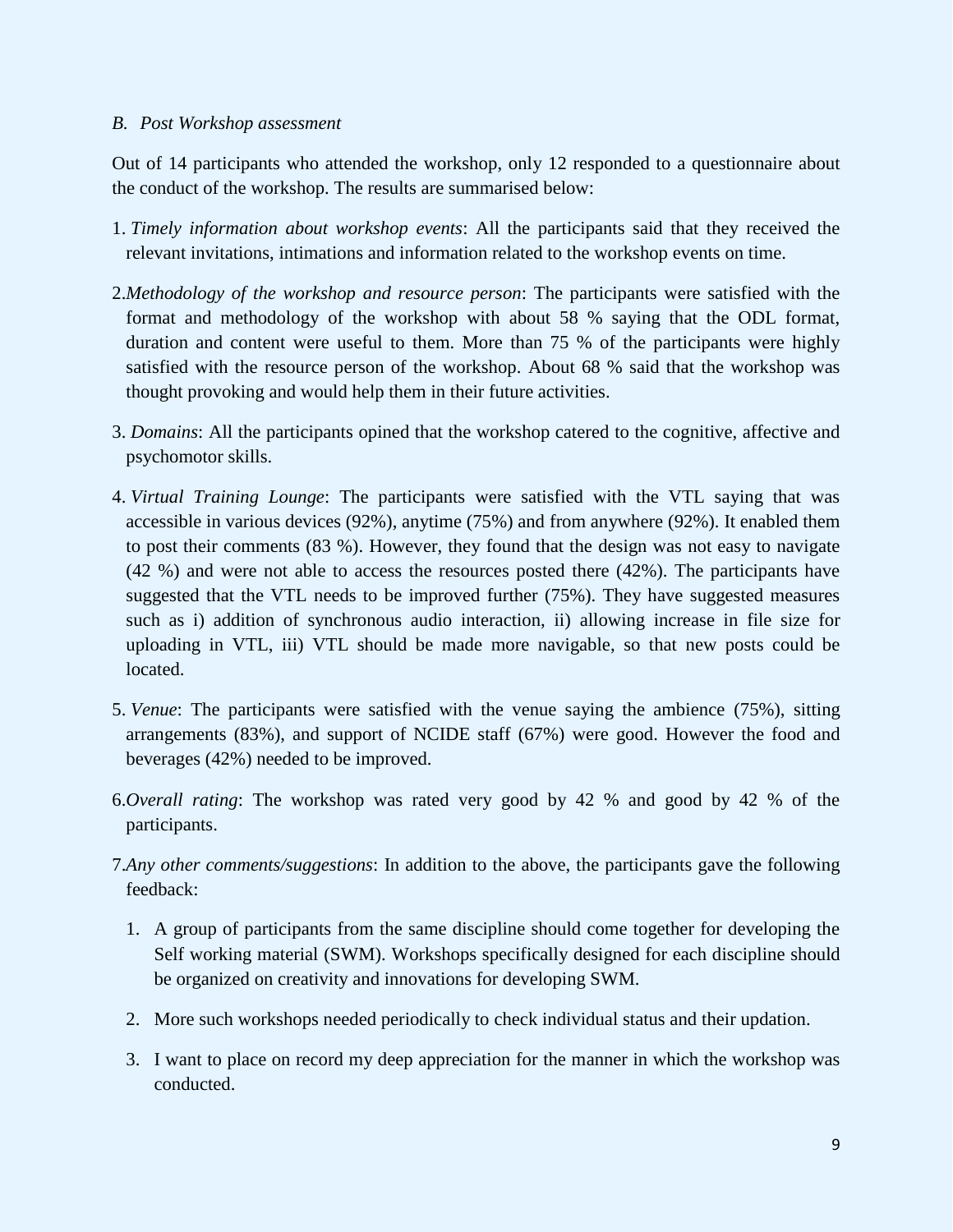A participant, Dr. Shachi Shah, summed up the workshop through an email in the following words:

"I would like to express my thanks to our Mentor of the workshop Dr. P.K. Biswas, Dr. Moumita and NCIDE for putting on a really great workshop! Sir you did a great job organising and facilitating it, the time just flew by. The lively discussions, integrating and collating the ideas on broad spectrum of topics ranging from effective utilization of access devices, converting selflearning material to self-working material, integrating media for better teaching learning in ODL were very stimulating. *The workshop has given us a platform to foster an environment that nurtures creativity and innovation by focusing on creative solutions on distance education*. We had deliberation on several advanced topics on design, implementation, and novel approaches on distance learning tools, communication mechanisms, new educational technologies, distance learning, serious game, simulation, and the arts, and so on. Some great ideas were passed on ODL theme park and personally I was very pleased to meet a number of our IGNOU colleagues whose work I was familiar with but whom I'd never met in person. We all make a great team."

### *Conclusion*

The workshop was able to sensitise the participants towards creativity and innovation, which is evident from the hundreds of ideas for the ODL theme Park and for development of SWM, and also the poems by the participants, which exhibit the highest level of their creativity. Their ideas have been analysed and evaluated to some extent in the workshop, but each idea would be further developed into project proposals in time. The NCIDE, in collaboration with ACD, Prof. P. K. Biswas and the participants of this workshop could develop proposals related to addressing the needs and their possible solutions in the areas of creativity and innovation, such as developing Self working material, and other subjects, and submit it to the Academic Council for approval and implementation in the University.

# *Future Activities*

The NCIDE, taking forward the spirit of the workshop, now plans take up the following activities:

- 1. Develop the ideas of the participants into proposals for further action and submit to the competent authority.
- 2. As an outcome of the suggestions of the participants,
	- a. several workshops would be organized that are
		- i. discipline based workshops
		- ii. follow- up workshops
	- b. A fast track course on creativity and innovation in ODL.
- 3. Constitute a committee with members from Academic Coordination Division (ACD), NCIDE, Prof. P. K. Biswas, and the participants of the workshop for approval of the